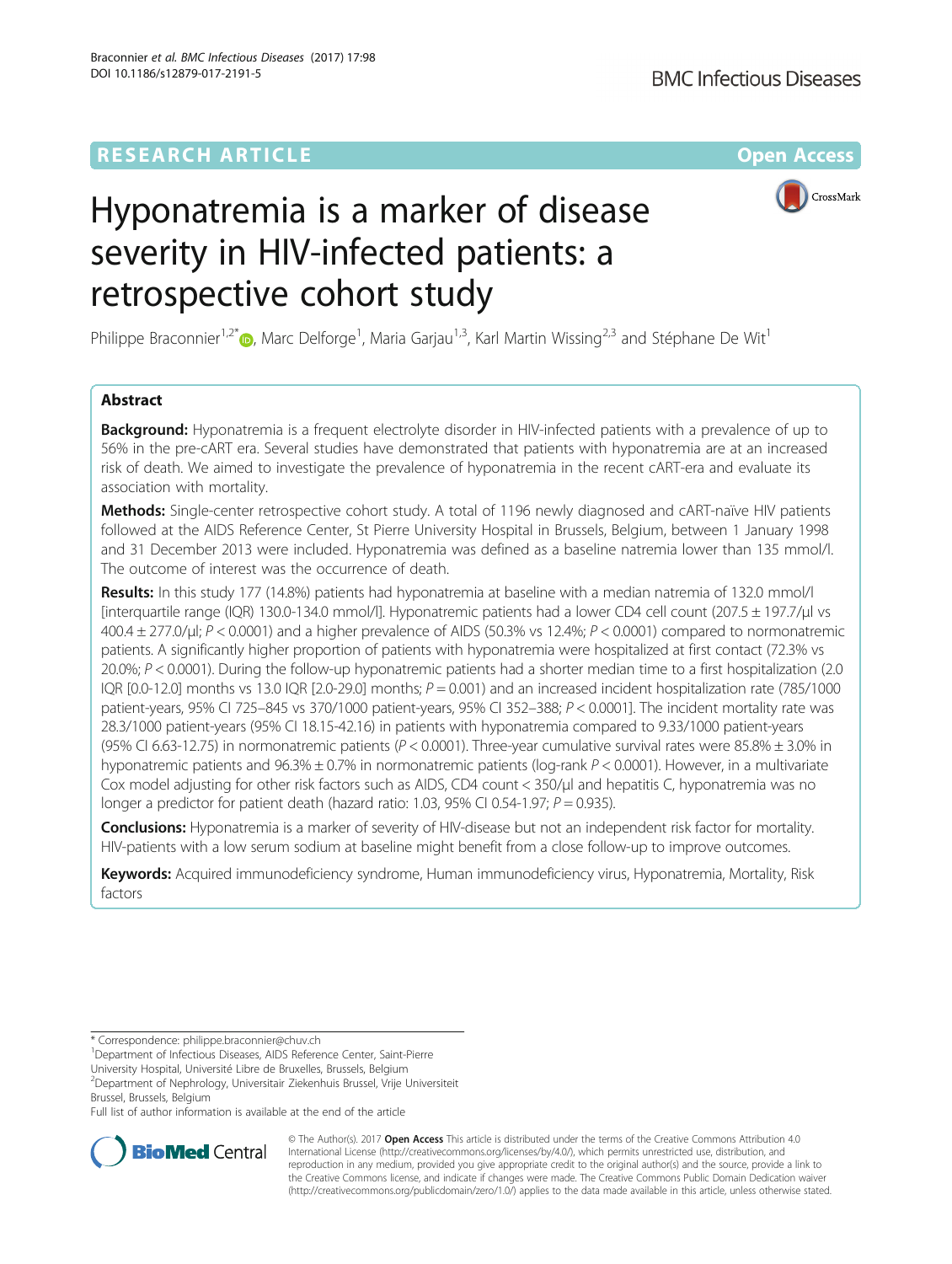## Background

Hyponatremia, commonly defined as a serum sodium concentation < 135 mmol/l, is the most common electrolyte abnormality encountered in clinical practice. In the general population its prevalence is estimated 4–7% in an ambulatory setting and 15–30% in hospital care [[1](#page-9-0), [2](#page-9-0)]. Several studies have shown that hyponatremia is associated with an increased risk of death both in hospitalized and in ambulatory patients [[3](#page-9-0), [4](#page-9-0)]. This has classically been demonstrated in patients with heart failure [\[5](#page-9-0)] and cirrhosis [\[6](#page-9-0)] where hyponatremia seems to reflect the severity of the underlying disease, but recent data suggest that chronic and mild hyponatremia in the general population is also associated with mortality [\[7](#page-9-0)]. Several conditions may predispose to the development of hyponatremia in human immunodeficiency virus (HIV)-positive patients: severe volume depletion which is most often caused by gastrointestinal fluid losses such as diarrhea; the syndrome of inappropriate antidiuresis usually due to drugs (most common antidepressants, anticonvulsants but also pyrazinamide, ethambutol) [\[8\]](#page-9-0), malignancy, pulmonary and central nervous system infections (such as Pneumocystis jiroveci infection, neurosyphilis or toxoplasmosis) [\[9](#page-9-0), [10](#page-9-0)]; and adrenal insufficiency which is a less common cause.

In HIV-infected patients with the acquired immunodeficiency syndrome (AIDS) or AIDS-related complex (ARC) a prevalence of 35–56% of hyponatremia has been observed in several studies performed before the era of combined antiretroviral therapy (cART) [[9, 11](#page-9-0), [12](#page-9-0)]. Tang et al. demonstrated in a prospective study of 212 in-patients with AIDS or ARC that on average hospitalizations lasted 8 days longer in those with hyponatremia than in those with normal serum sodium concentrations and that patients in the hyponatremic group had nearly two-fold higher risk of death [[12](#page-9-0)]. In the pre-cART era hyponatremia in ambulatory HIV-positive patients had also been reported to be associated with a reduction of median survival from 39 months to 11.5 months as compared to HIV-positive patients without hyponatremia [[13\]](#page-9-0).

In 1997 the introduction of the combined antiretroviral therapy resulted in a 60–80% decline of AIDS, mortality and hospitalisations in regions were these medications have been made available to patients [\[14](#page-9-0)]. Since then little is known about the prevalence of hyponatremia and its association with mortality in HIV patients. Although incidences of hyponatremia in HIV patients were previously high and strongly associated with an increased risk of death, treatment has changed dramatically with possible effects on the association of hyponatremia with mortality. The aims of our study were to investigate the prevalence of hyponatremia in the more recent cART-era in a single-center cohort of HIV-positive patients with long term follow up and to provide a detailed description of health conditions

associated with hyponatremia which might act as confounders of the association between hyponatremia and death. The hypothesis of our study was that, similar to the general population, hyponatremia is an independent risk factor for death of HIV-positive patients after adjusting for confounding risk factors.

#### Methods

#### Study design and participants

We conducted a retrospective cohort study including all newly diagnosed and cART-naïve HIV patients followed at the AIDS Reference Center St Pierre University Hospital in Brussels, Belgium, between 1 January 1998 and 31 December 2013. During this period a total of 4195 patients entered the Brussels St Pierre Cohort. We excluded 2999 patients: 1247 non cART-naïve patients and 1752 patients without available baseline natremia. A total of 1196 patients were included in the study and initiated on cART during the follow up period. The Brussels St Pierre Cohort collects information about all the adult HIVinfected patients (≥18 years) ever seen at St Pierre University Hospital in Brussels for consultation or for hospitalization. Types of data collected include demographic, therapeutic and laboratory data, clinical events and health services utilization. The follow-up interval for data collection including CD4 and viral load determination is every 3 to 4 months. Prospective data are collected through structured questionnaires and medical records. Data quality is assured by an automatic check of data validity through the data system and data validation by a physician. The Brussels St Pierre cohort participates in the DAD, EuroSIDA and COHERE cohorts and has been validated by numerous publications [[15](#page-9-0)–[17\]](#page-9-0).

#### Data definition

Exposure of interest: Hyponatremia was defined as a serum sodium concentration lower than 135 mmol/l and was used to divide the population in two exposure categories: hyponatremic patients and normonatremic patients (natremia ≥ 135 mmol/l). The serum sodium concentration was measured by indirect ion selective electrode potentiometry (Roche) and recorded automatically at baseline, the first available laboratory value at patient inclusion in the cohort. Common treatment strategies for hyponatremia in our clinic are etiologybased and include restricting fluid intake, hypertonic salt administration and increasing solute intake with urea or a combination of low-dose loop diuretics and oral sodium chloride.

## Collection of potential confounding variables

The following demographic data were extracted for all included patients: age, gender, ethnicity (black, caucasian, other) and sexual orientation (heterosexual or homo-/bi-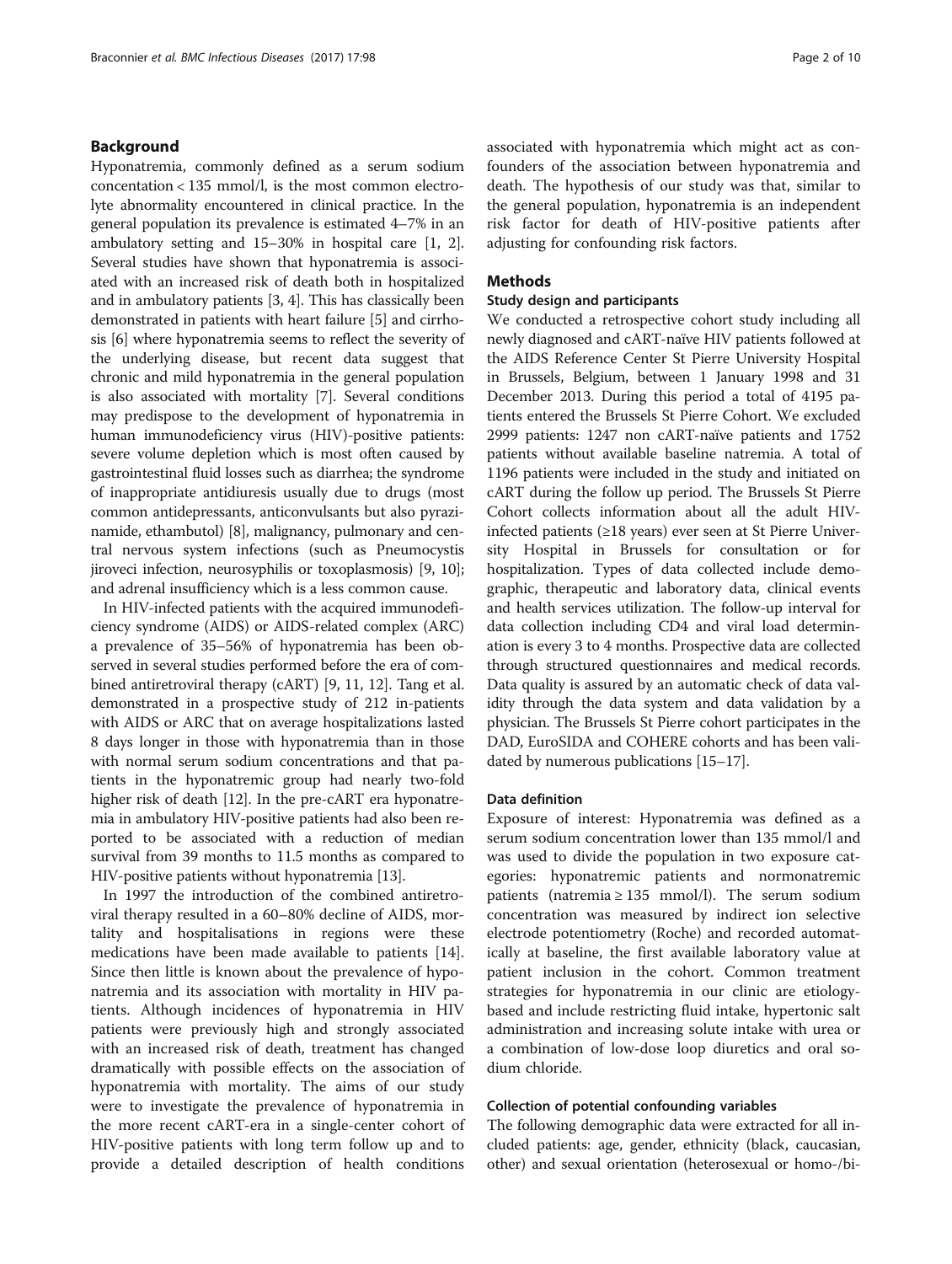sexual). All demographic, clinical and laboratory data were baseline values recorded by a data manager at patient inclusion in the cohort and validated by a physician. CD4 cell count nadir was defined as the lowest CD4 cell count (/μl) measured prior to patient inclusion in the cohort. The AIDS stage at inclusion was defined according to the criteria of the Centers for Disease Control and Prevention [[18](#page-9-0)]. A serum hemoglobine  $\leq 14$  g/dl for men and  $\leq 12$  g/ dl for women defined anemia. Results from the EuroSIDA study group have previously reported that anemia is a strong independent prognostic marker for death in HIVinfected patients from across Europe [\[19\]](#page-9-0).

Hyperlipidemia was defined according to the National Cholesterol Education Program (NCEP) Guidelines (total cholesterol  $\geq 200$  mg/dl or LDL  $\geq 130$  mg/dl or triglycerids  $\geq$  150 mg/dl) [[20\]](#page-9-0) and by the intake of lipidlowering drugs (statines or fibrates). Patients were considered diabetic in case of insuline therapy, oral antidiabetics or HbA1c  $\geq$  6.5% [\[21](#page-9-0)]. The presence of a hepatitis B surface antigen defined active hepatitis B disease. Patients were considered hepatitis C positive if antihepatitis C antibodies were present. An analysis of data from the CASCADE collaboration demonstrated that individuals co-infected with HIV and hepatitis C have a higher risk of death from HIV or liver disease than patients infected with only HIV [\[22](#page-9-0)]. As a validated indirect marker of liver fibrosis the FIB-4 index was calculated according to the following formula: FIB-4 = age (years)  $\times$  AST [U/L]/(platelets [10<sup>9</sup>/L]  $\times$  (ALT [U/ L] $\binom{1}{2}$  [\[23](#page-9-0)]. A cut-off > 3.25 was used because it predicts a significant liver fibrosis with a positive predictive value of 65% and a specificity of 97% [[23](#page-9-0)]. The FIB-4 index has recently been shown to be an independent predictor of liver-related death in HIV infected patients initiating antiretroviral therapy [[24](#page-9-0)].

## Follow up period

During the 15-year follow up the characteristics of the patient population and prevalence of hyponatremia were likely to change. We therefore subdivided the observation period into two succcessive sub-periods (1998–2004 and 2005–2013) and tested whether these were associated with the exposure and outcome of interest.

## Outcomes of interest

The occurence of death in the follow-up period was the outcome of interest. The CoDe Coding Causes of Death (CoDe) in HIV protocol was used as a classification system for the causes of death [\(http://www.cphiv.dk/Tools-](http://www.cphiv.dk/Tools-Standards/CoDe/)[Standards/CoDe/](http://www.cphiv.dk/Tools-Standards/CoDe/)) which were subdivided in HIV-related and non HIV-related deaths. A secondary outcome was the number of hospitalizations during the follow-up period. Causes of hospital admission were divided into 20 categories, which were the most commonly reported in the scientific literature [[25](#page-9-0)]: AIDS-related, malnutrition/wasting, parasitic infections, bacterial infections, malignancies, drug toxicities, neurological, cardiovascular, renal, endocrine/metabolic, haematological, respiratory, digestive, liver, viral, skin/soft tissue, psychiatric disorders gynaecological, other causes or unknown. Patients were considered lost to follow-up in case of no contact for more than one year.

## Statistical analysis

Patient characteristics were described using mean and standard deviation or median and interquartile range (IQR) for continuous data, and frequencies with percentages for qualitative data. Hypothesis testing for differences between the two exposure categories was done with the Mann–Whitney  $U$  test for continuous data and the Chi-square test or Fishers exact test for categorical data. In case of missing data only the available data was analyzed. Patient survival was estimated with the Kaplan-Meier method and the null hypothesis of equal survival in the two exposure categories tested using the log-rank test. Mortality was quantified as the incidence death rates per 1000 patient-years at risk. Time at risk was defined as the delay between inclusion in the cohort and patient death. Patients were censored in case of loss to follow-up or at the end of the study period on December 31, 2013. As many patients were hospitalized multiple times, we also calculated the incidence rate of hospitalization without censoring the patient after the first hospitalization. A negative binomial regression was used to test the association.

The effect of hyponatremia and other patient characteristics associated with baseline hyponatremia on patient death was first investigated by univariate Cox proportional-hazards regression. A multivariable Cox model was then build by including all covariates that were significantly associated with patient death in the univariate analysis. The assumption of proportional hazards over time was verified and met by all covariates introduced in the models. We have generated time dependent covariates by creating interactions of the predictors and a function of survival time included in the model. If any of these time dependent covariates were significant then those predictors were not proportional which was not the case in our model. A type-1 error of <0.05 was used to reject the null hypothesis for all hypothesis testing. Analysis and graphs were produced using SAS statistical software (version 9.4; SAS Institute, Cary, North Carolina, USA).

## Ethical considerations

The procedures of data collection and measures taken to maintain data confidentiality in the database of Brussels St Pierre cohort have been reviewed and approved by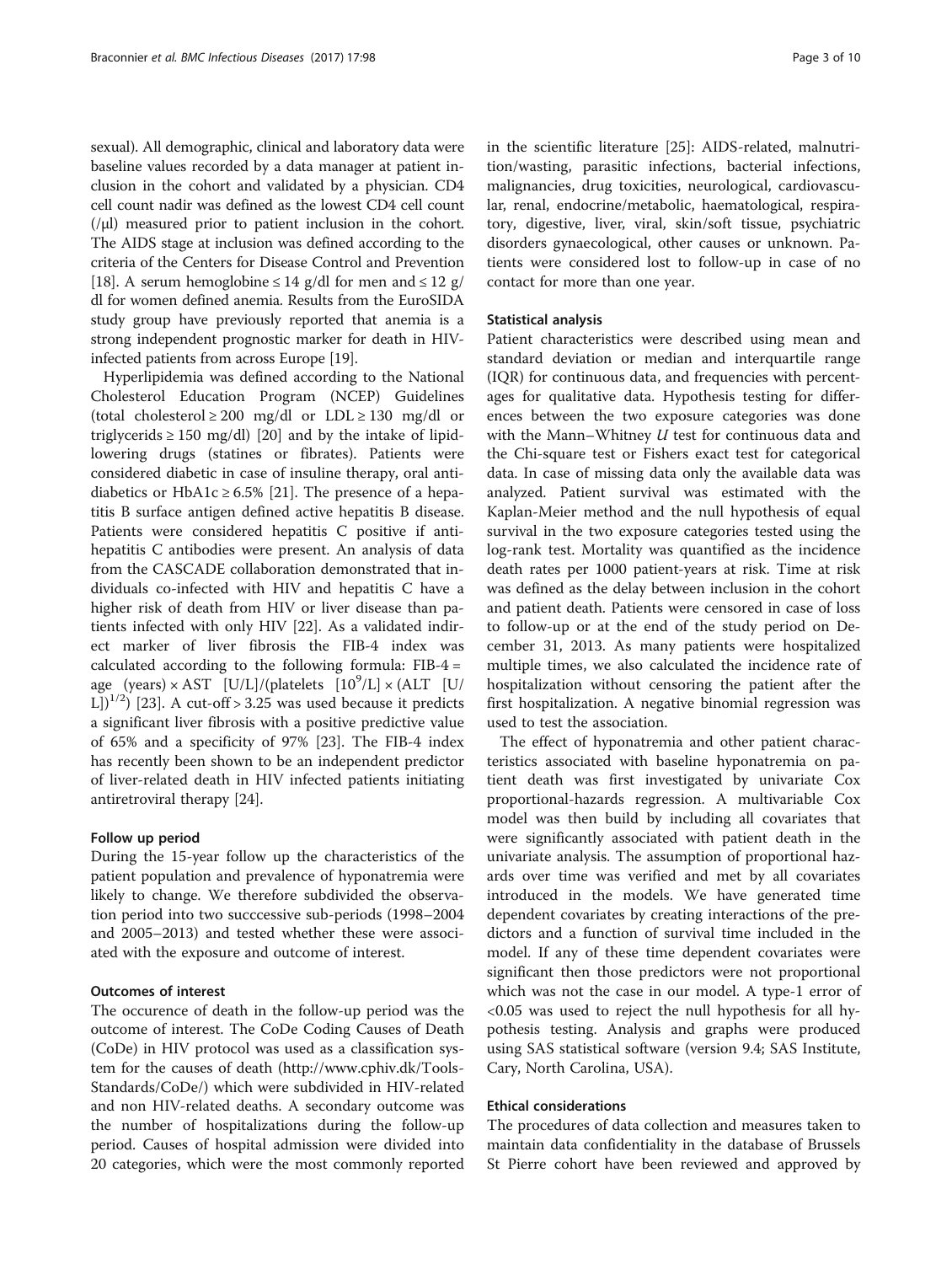the Hôpital St Pierre Ethics committee. Patients consented at the time of inclusion in the cohort that their medical data would be collected in the centre and European databases for medical and research purposes.

## Results

## Baseline patient characteristics

In total 1196 HIV-infected patients were included in the cohort with a mean age of  $36.8 \pm 10.7$  years and a predominance of men (62.8%) (Table 1; Title: Main characteristics of hyponatremic and normonatremic patients).

Hyponatremia at baseline was present in 177 (14.8%) patients with a median serum sodium concentration of 132 (IQR130-134) mmol/l. The hyponatremic patient group had significantly different demographic characteristics: more patients were women and from African descent with a lower prevalence of homo-bisexual orientation.

A significantly higher proportion of patients with hyponatremia were hospitalized at first contact [72.3% versus (vs) 20.0%]. In comparison with people without hyponatremia, those with hyponatremia had significantly more severe HIV disease with a lower CD4 cell count

 $(208 \pm 198/\mu l \text{ vs } 400.4 \pm 277/\mu l)$ , about twice the HIV viral load and an approximatively four-fold higher prevalence of AIDS. No significant differences in the coexistence of a hepatitis B or C infection were noted between the two groups but hyponatremic patients had more frequently a high FIB-4 index (>3.25) suggestive of a more prevalent liver fibrosis.

Baseline serum sodium concentration as a continuous variable was also associated with CD4 cell count (Fig. [1](#page-4-0)). A decrease in natremia was positively correlated with a decreasing CD4 cell count (Pearson Correlation Coefficient = 0.2993;  $P < 0.0001$ ). Furthermore, natremia correlated negatively with the HIV viral load (Pearson Correlation Coefficient =  $-0.1174$ ;  $P < 0.0001$ ; Fig. [2\)](#page-4-0).

## Association of hyponatremia with hospitalization rate and mortality

About 70% of patients were started on cART after inclusion in the cohort. The median follow-up time was 36.0 (IQR 9.0-80.0) months and the incidence of patients with loss to follow-up was 8.2 [95% confidence interval (CI)

Table 1 Main characteristics of hyponatremic and normonatremic patients

| Characteristics                                                              | Total $(N = 1196)$   | $Na < 135$ mmol/l ( $N = 177$ )            | $Na \ge 135$ mmol/l ( $N = 1019$ ) | $P$ -value |
|------------------------------------------------------------------------------|----------------------|--------------------------------------------|------------------------------------|------------|
| Age (years) <sup>a</sup>                                                     | $36.8 \pm 10.7$      | $37.4 \pm 10.0$<br>$36.7 \pm 10.9$         |                                    | 0.238      |
| Female gender (n)                                                            | 445 (37.2%)          | 90 (50.8%)<br>355 (34.8%)                  |                                    | < 0.0001   |
| African ethnicity (n)                                                        | 612 (51.2%)          | 487 (47.8%)<br>125 (70.6%)                 |                                    | < 0.0001   |
| Homo-bisexual orientation (n)                                                | 395 (33.0%)          | 26 (14.7%)<br>369 (36.2%)                  |                                    | < 0.0001   |
| Natremia (mmol/l) <sup>b</sup>                                               | 139.0 (136.0-141.0)  | 132.0 (130.0-134.0)<br>139.0 (137.0-141.0) |                                    | < 0.0001   |
| Hospitalization at first contact (n)                                         | 332 (27.7%)          | 128 (72.3%)<br>204 (20.0%)                 |                                    | < 0.0001   |
| Acquired immunodeficiency syndrome (AIDS) (n)                                | 215 (18.0%)          | 89 (50.3%)                                 | 126 (12.4%)                        | < 0.0001   |
| CD4 cell count $($ /µl) <sup>a</sup>                                         | $371.8 \pm 275.3$    | $207.5 \pm 197.7$                          | $400.4 \pm 277.0$                  | < 0.0001   |
| CD4 cell count < 350/µl (n)                                                  | 611 (51.1%)          | 143 (80.8%)                                | 468 (45.9%)                        | < 0.0001   |
| CD4 nadir $($ / $\mu$ I) <sup>a</sup>                                        | $362.8 \pm 267.6$    | $200.8 \pm 184.1$                          | $391.2 \pm 269.9$                  | < 0.0001   |
| CD4 nadir < 200/µl (n)                                                       | 360 (30.1%)          | 106 (59.9%)                                | 254 (24.9%)                        | < 0.0001   |
| HIV viral load (copies/ml) <sup>b</sup>                                      | 71600 (13500-100000) | 100000 (55000-313500)                      | 58750 (11800-100000)               | < 0.0001   |
| HIV viral load > 100 000 copies/ml (n)                                       | 465 (38.9%)          | 104 (58.7%)                                | 361 (35.4%)                        | < 0.0001   |
| Hepatitis B (n)                                                              | 69 (5.8%)            | 14 (7.9%)                                  | 55 (5.4%)                          | 0.223      |
| Hepatitis $C(n)$                                                             | 69 (5.8%)            | 12 (6.8%)                                  | 57 (5.6%)                          | 0.478      |
| Fib 4 score $>$ 3.25 (n)                                                     | 77 (6.4%)            | 28 (15.8%)                                 | 49 (4.8%)                          | < 0.0001   |
| Anemia (n)                                                                   | 597 (50%)            | 138 (78%)                                  | 459 (45%)                          | < 0.0001   |
| Hyperlipidemia (n)                                                           | 418 (34.9%)          | 58 (32.8%)                                 | 360 (35.3%)                        | 0.550      |
| Mean triglyceridemia (mg/dl) <sup>a</sup>                                    | $111.1 \pm 68.5$     | $132.4 \pm 79.9$                           | $108.0 \pm 66.0$                   | < 0.0001   |
| Mean estimated glomerular filtration rate <sup>c</sup> (ml/min) <sup>a</sup> | $112.3 \pm 23.3$     | $111.4 \pm 29.3$                           | $112.5 \pm 22.0$                   | 0.227      |
| Diabetes mellitus (n)                                                        | 52 (4.3%)            | 14 (7.9%)                                  | 38 (3.7%)                          | 0.0254     |
| Antihypertensive drugs (n)                                                   | 39 (3.3%)            | $4(2.2\%)$                                 | 35 (3.4%)                          | 0.645      |

<sup>a</sup>mean ± standard deviation

<sup>c</sup>estimated using CKD-EPI equation [[36\]](#page-9-0)

<sup>&</sup>lt;sup>b</sup>median (interquartile range)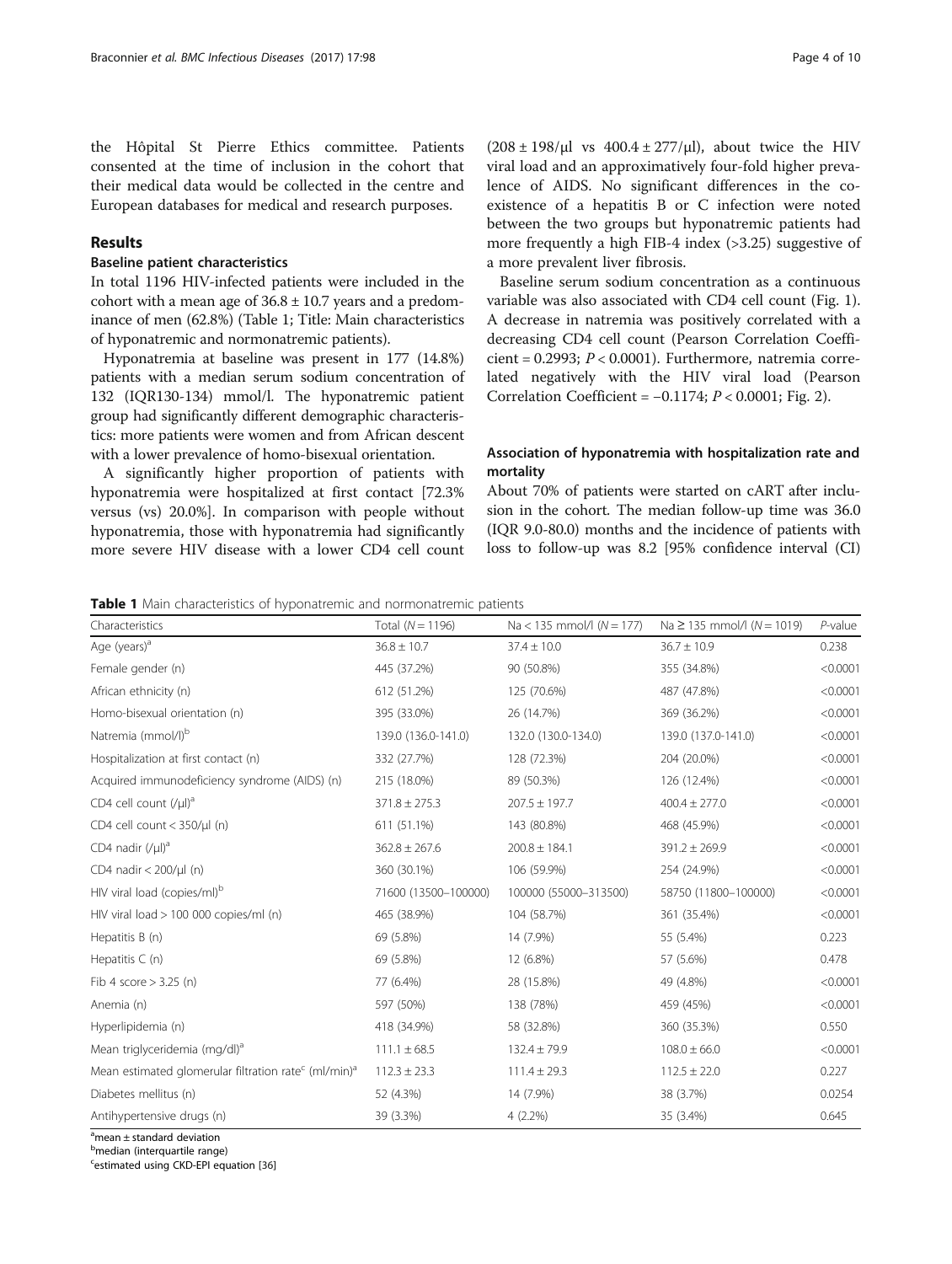<span id="page-4-0"></span>

7.5-9.1] per 100 patient-years (Table [2;](#page-5-0) Title: Outcomes in hyponatremic and normonatremic patients).

Patients lost to follow-up were significantly younger, more frequently of female gender, hetero-sexual and of African ethnicity. They were more often hospitalized at first contact and had a shorter median time to a first hospitalisation. However, there was no significant

difference in the prevalence of hyponatremia, CD4 count or AIDS (see Additional file [1\)](#page-8-0).

Hyponatremic patients had a higher incident hospitalization rate of 785/1000 patient-years (95% CI 725 to 845) compared to 370/1000 patient-years (95% CI 352 to 388) in normonatremic patients (incidence rate ratio: 2.12, 95% CI 1.94-2.32; P < 0.0001) and a shorter

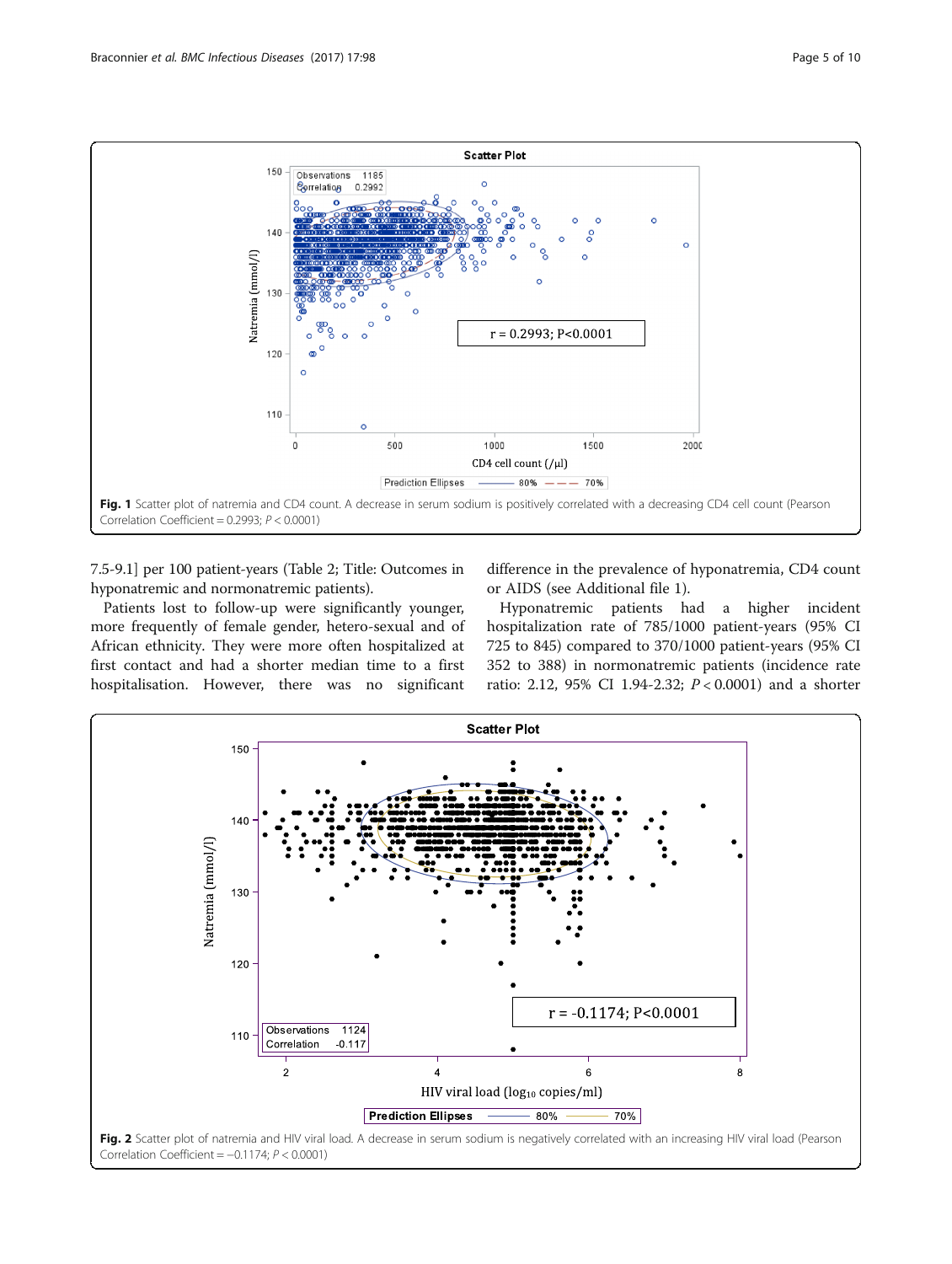<span id="page-5-0"></span>Table 2 Outcomes in hyponatremic and normonatremic patients

| Characteristics                                              | Total $(N = 1196)$ | $Na < 135$ mmol/l $(N = 177)$ | $Na \ge 135$ mmol/l ( $N = 1019$ ) | $P$ -value |
|--------------------------------------------------------------|--------------------|-------------------------------|------------------------------------|------------|
| Combined antiretroviral therapy (n)                          | 845 (70.6%)        | 130 (73.4%)                   | 715 (70.2%)                        | 0.421      |
| Follow-up (months) $a$                                       | 36.0 (9.0-80.0)    | 41.0 (4.0-115.0)              | 35.0 (10.0-77.0)                   | 0.554      |
| Loss to follow-up/100 patient-years (95% CI)                 | $8.2(7.5-9.1)$     | $8.4(7.4-9.1)$                | $8.2(6.5-10.6)$                    | 0.870      |
| Deaths (n)                                                   | 63 (5.3%)          | 24 (13.5%)                    | 39 (3.8%)                          | < 0.0001   |
| Death rate/1000 patient-years (95% CI)                       | 12.5 (9.6-16.0)    | 28.3 (18.1-42.2)              | $9.33(6.6-12.7)$                   | < 0.0001   |
| Hospitalization rate/1000 patient-years (95% CI)             | 440 (422-458)      | 785 (725-845)                 | 370 (252-388)                      | < 0.0001   |
| Mean number of hospitalizations per patient (n) <sup>b</sup> | $2.2 + 4.9$        | $4.3 \pm 9.5$                 | $1.8 \pm 3.3$                      | < 0.0001   |
| Median time to death (months) <sup>a</sup>                   | 12.0 (3.0-34.0)    | $6.0(2.0-22.5)$               | 14.0 (4.0-39.0)                    | 0.169      |
| Median time to first hospitalization (months) <sup>a,c</sup> | 12.0 (2.0-28.0)    | $2.0(0.0-12.0)$               | 13.0 (2.0-29.0)                    | 0.0012     |

<sup>a</sup>median (interquartile range)

<sup>b</sup>mean ± standard deviation

<sup>c</sup>excluding patients hospitalized at first contact

median time to a first hospitalization (2.0 [0.0-12.0] vs 13.0 [2.0-29.0] months).

In the overall study population, 63 patients (5.3%) died during follow up with an increased mortality for patients with hyponatremia at baseline (13.5% vs 3.8%;  $P <$ 0.0001). At the univariate level patients with hyponatremia had a significantly increased incident mortality rate of 28.3/1000 patient-years (95% CI 18.15-42.16) compared to 9.33/1000 patient-years (95% CI 6.63-12.75) for normonatremic patients (incidence rate ratio: 3.04, 95% CI 1.80-5.03;  $P < 0.0001$ ). The Kaplan-Meier estimates of survival differed significantly between the two natremia groups (log-rank test:  $P < 0.001$ ; Fig. 3). Adjusting hyponatremia for other risk factors of patient death in a

multivariate Cox model reduced the hazard ratio from 3.94 to 1.03 (95% CI 0.54-1.97), close to unity and no longer statistically significant (Table [3;](#page-6-0) Title: Risk factors for mortality of patients in univariate/multivariate Cox's proportional hazard models).

AIDS at inclusion, a CD4 count < 350/μl and hepatitis C were independent predictors of patient death in the multivariate model. In a supplemental analysis the population was restricted to the 356 patients who had advanced HIV disease with a CD4 count < 200/μl. A total of 106 (29.8%) of patients had hyponatremia which was significantly associated with mortality in univariate analysis but remained non significant in the multivariate model (see Additional file [2](#page-8-0)).

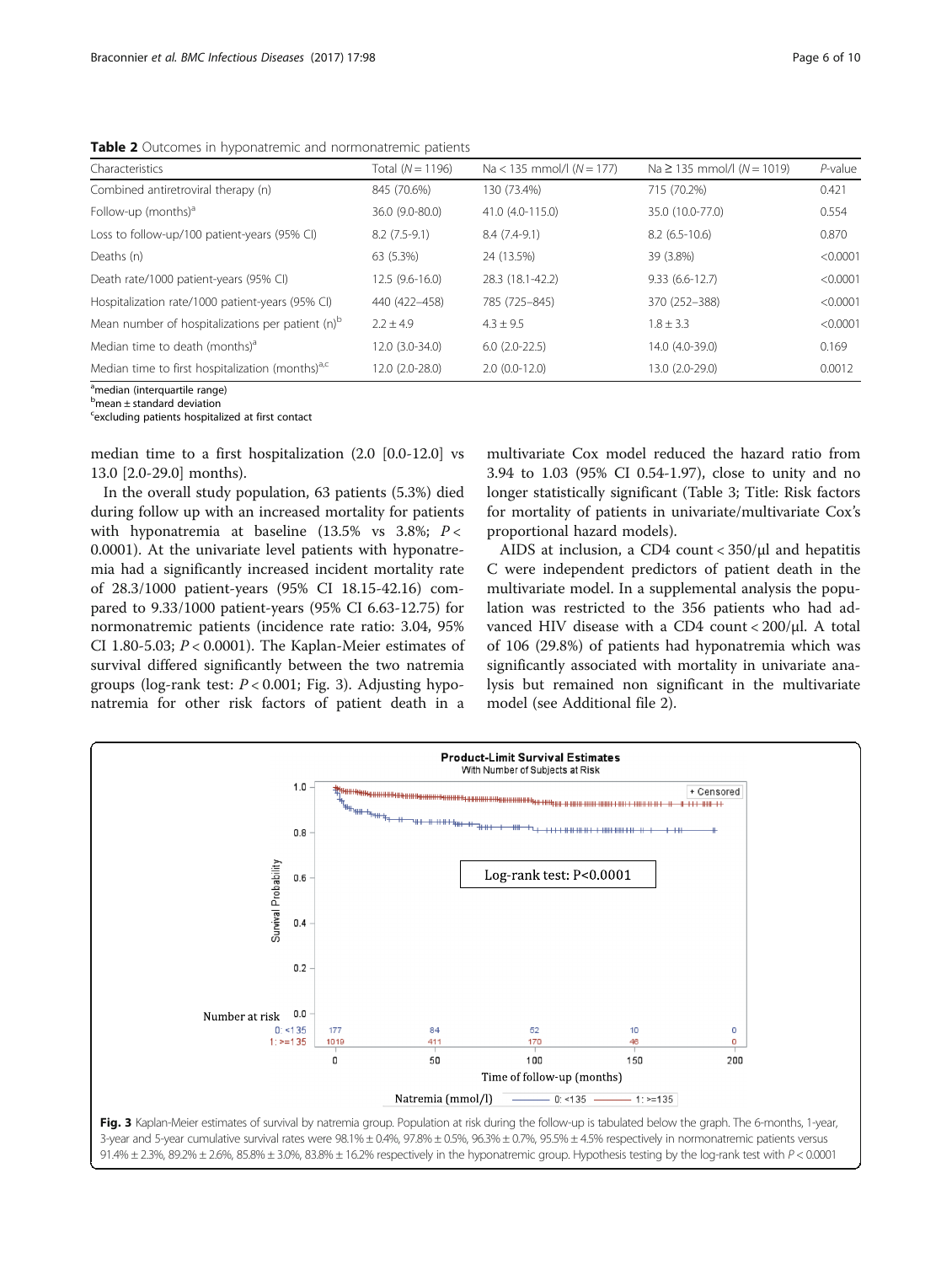<span id="page-6-0"></span>Table 3 Risk factors for mortality of patients in univariate/multivariate Cox's proportional hazard models

|                                        | Univariate Model                       |            | Multivariate Model                     |            |
|----------------------------------------|----------------------------------------|------------|----------------------------------------|------------|
| Risk factors                           | Hazard ratio (95% Confidence interval) | $P$ -value | Hazard ratio (95% Confidence interval) | $P$ -value |
| Age $<$ 35 years                       | $0.51(0.29 - 0.87)$                    | 0.014      | $0.91(0.48-1.73)$                      | 0.782      |
| Female gender                          | $1.68(1.01 - 2.80)$                    | 0.045      | $1.65(0.86-3.16)$                      | 0.132      |
| African ethnicity                      | $1.29(0.77 - 2.15)$                    | 0.366      |                                        |            |
| Homo-bisexuel orientation              | $0.28(0.13-0.59)$                      | 0.0003     | $0.90(0.34 - 2.34)$                    | 0.827      |
| Natremia < 135 mmol/l                  | 3.94 (2.30-6.74)                       | < 0.0001   | $1.03(0.54-1.97)$                      | 0.935      |
| <b>AIDS</b>                            | 8.83 (5.18-15.06)                      | < 0.0001   | 5.24 (2.59-10.62)                      | < 0.0001   |
| CD4 cell count $<$ 350/ $\mu$ l        | 11.71 (4.66-29.43)                     | < 0.0001   | 6.58 (1.89-23.06)                      | 0.003      |
| $HIV$ viral load $> 100 000$ copies/ml | 3.36 (1.87-6.03)                       | < 0.0001   | $1.15(0.56 - 2.37)$                    | 0.702      |
| Hepatitis B                            | $0.23(0.032 - 1.71)$                   | 0.172      |                                        |            |
| Hepatitis C                            | 2.54 (1.15-5.60)                       | 0.0259     | 2.70 (1.172-6.23)                      | 0.02       |
| Fib4 score $> 3.25$                    | 3.84 (1.95-7.55)                       | < 0.0001   | $1.69(0.77-3.74)$                      | 0.192      |
| Anemia                                 | 4.30 (2.95-6.27)                       | < 0.0001   | $1.15(0.75 - 2.84)$                    | 0.263      |
| Hyperlipidemia                         | $0.93(0.54-1.59)$                      | 0.892      |                                        |            |
| Diabetes mellitus                      | 4.22 (1.96-9.11)                       | 0.0011     | 2.07 (0.88-4.85)                       | 0.096      |
| Inclusion period 1998-2004             | 2.54 (1.52-4.25)                       | 0.0004     | $1.32(0.72 - 2.42)$                    | 0.372      |

## Evolution of the study population characteristics and prevalence of hyponatremia over time

Long term follow-up allowed to evaluate the evolution of hyponatremia over the last 15 years. The prevalence of hyponatremia clearly decreased over time: in the 1998–2004 period, 27.0% of the patients had hyponatremia at baseline compared to only 8.0% in the more recent period (2005–2013). Interestingly, there was a parallel evolution of mortality decreasing from 8.4 to 3.5% as well as AIDS (prevalence decreased from 23.5 to 14.9% in the recent period;  $P = 0.0003$ ). Moreover, in the 1998–2004 period, patients were more frequently hospitalized at first contact (39.7% vs 21.2%;  $P < 0.0001$ ) and more often admitted during follow-up (mean number of hospitalizations per patient:  $3.3 \pm 6.9$  vs  $1.6 \pm 3.0$ ;  $P <$ 0.0001). As the period is clearly associated with both hyponatremia and survival it might act as a confounder of the effect of hyponatremia on survival. However, the inclusion of the period as variable in the Cox proportional hazard model did not influence our results significantly (Table 3).

Demographically our patient population did also change over time: patients in the period 2005–2013 were less frequently of female gender (31.8% vs 46.9%) and African ethnicity (44.8% vs 62.7%) but significantly more of homo-bisexual orientation (40.8% vs 19.0%). Finally, the incidence of patients lost to follow up in the earlier 1998–2004 period was higher compared to the more recent period 2005–2013 (11.2 95% CI 9.0-13.8 vs 8.1 95% CI 7.0-9.3 per 100 patient-years,  $P = 0.012$ ).

## Causes of death

About half of the patients died of an AIDS-related cause (AIDS with an ongoing active infection or malignancy). There were no significant differences between the two groups of natremia (AIDS-related deaths in hyponatremic patients: 54.1% versus 46.1% in normonatremic patients,  $P = 0.609$ ). Four patients died from parasitic or fungal infections, 5 from bacterial infections such as tuberculosis or sepsis, 13 from AIDS-related malignancies and 3 from neurological causes in relation with AIDS (2 multifocal leucoencephalitis and 1 cerebral hemorrhage in the context of disseminated tuberculosis). Six patients died from complex associations of AIDS related infection and cancer without possibility to clearly identify the principal cause of death. Nine out of 31 deaths implicated disease of the central nervous system (29% of AIDS-related deaths). There was no difference in the number of deaths from central nervous system-related causes in patients with hyponatremia (31%) as compared to patients with normonatremia  $(28\%; P = 1.000)$ .

Other causes of death included not HIV related infection (17.5%), not HIV related malignancy (7.9%), active substance abuse (3.2%), chronic viral hepatitis (1.6%), ischemic heart disease (1.6%) or other (6.3%). The causes of death were unclassified or unknown in 4 patients (6.3%).

## Causes of hospital admission

In the overall cohort leading causes of hospital admission were bacterial infections (338 admissions, 14.6%), malignancies (206 admissions, 8.9%), respiratory (187 admissions, 8.1%), AIDS-related (134 admissions, 5.8%),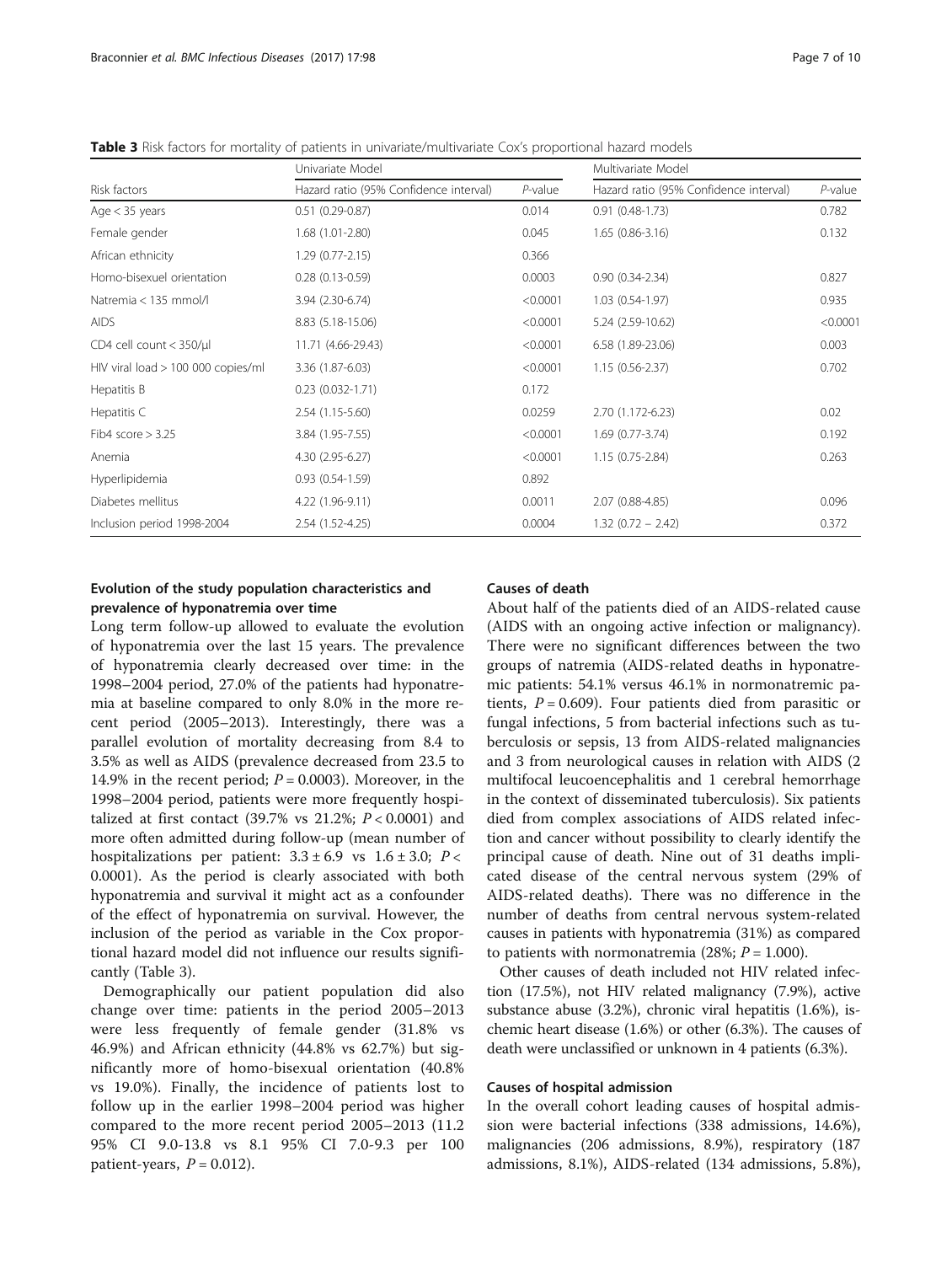viral (118 admissions, 5.1%), digestive (108 admissions, 4.7%), neurological (105 admissions, 4.5%) and parasitic infections (90 admissions, 3.9%). The cause of hospital admission was unknown in 403 admissions (17.4%). Patients with hyponatremia had an approximatively 5-fold increased risk of being admitted for an AIDS-related cause (odds ratio  $[OR] = 5.15$ , 95% CI 3.28-8.08;  $P <$ 0.0001) or endocrine/metabolic causes (OR = 5.07, 95% CI 1.68-15.27; P < 0.007); a 4.5-fold increased risk for bacterial infections (OR = 4.49, 95% CI 3.16-6.37;  $P <$ 0.0001); a 4-fold increased risk for respiratory causes  $(OR = 4.04, 95\% \text{ CI } 2.66-6.12; P < 0.0001);$  a 3-fold increased risk for malignancies (OR = 3.00, 95% CI 1.67- 5.41;  $P = 0.0006$ ); a 2-fold risk for drug toxicities (OR = 2.11, 95% CI 1.04-4.28;  $P = 0.045$ ), for parasitic infections  $(OR = 2.05, 95\% \text{ CI } 1.12 - 3.77; P = 0.024)$ , for digestive  $(OR = 1.86, 95\% \text{ CI } 1.08 - 3.19; P = 0.033)$  or gynaecological reasons (OR = 1.85, 95% CI 1.13-3.05;  $P = 0.018$ ) (see Additional file [3\)](#page-8-0).

#### Evolution of natremia during follow up

Among patients who had hyponatremia at baseline, 19.2% of patients still had hyponatremia at last contact compared to 2.5% in baseline normonatremic patients  $(P < 0.0001)$ . Interestingly, hyponatremia at last contact was significantly more prevalent in deceased patients than in living patients  $(21.3\% \text{ vs } 3.9\%; P < 0.0001).$ 

## **Discussion**

The present study agrees with previous reports in HIV patients that baseline hyponatremia is associated with an increased risk of mortality in univariate analysis without adjustment for confounders [\[26](#page-9-0)–[28\]](#page-9-0). All of these studies originated from Africa or Asia and had relatively short follow up periods and higher mortality rates than observed in North American or European populations. A prospective cohort study of 661 HIV infected women in sub-Saharian Africa demonstrated that baseline hyponatremia was associated with a more than four-fold increase in the risk of death [\[26\]](#page-9-0). This study had a limited follow-up of one year after initiation of antiretroviral therapy in patients with a high mortality (8%) mainly due to tuberculosis (32%). More recently a prospective cohort study of 141 hospitalized patients with advanced stages of HIV infection in China showed that baseline hyponatremia was present in 28.4% of patients and independently associated with three-fold increase of death within six months after admission [[27\]](#page-9-0). In this study, 72.9% of patients had advanced HIV disease [World Health Organization (WHO) stage 4] and 21.3% of patients died during the first six months of admission which is higher than the short-term mortality rates in other studies [[29\]](#page-9-0). Other limitations included the small sample size (141 patients) and the short follow-up time

of 6 months. Another Chinese study by Xu included 387 cART-naïve hospitalized patients with variable follow-up times from 1 week to 72 months [[28\]](#page-9-0). Those patients had a high prevalence of hyponatremia (53.2%), advanced HIV disease (84.2% were WHO stage III or IV) and a low overall survival (3-year cumulative survival rates were  $47.8\% \pm 68.5\%$  for patients with moderate/severe hyponatremia,  $59.8\% \pm 65.0\%$  for those with mild hyponatremia and 78.2% ± 63.8% for normonatremic patients). Reporting of mortality in this cohort was also restricted to AIDS-related death.

Interestingly, in contrast to the previously cited studies, hyponatremia was not an independent risk factor for mortality in our analysis, even after restricting the analysis to patients with advanced HIV disease (CD4 < 200/ μl). In fact, adjustement for AIDS as only covariate in the multivariate analysis completely canceled the effect of hyponatremia on mortality. This suggests that hyponatremia might be a marker of severe HIV-related disease and not directly implicated in the increased incidence rate of patient death. This is supported by the fact that patients with hyponatremia at baseline had a significantly more severe HIV disease with lower CD4 count, higher number of hospitalisations in the followup and increased prevalence of AIDS compared to patients with a normal serum sodium concentration (50.3 vs 12.4%). Xu and collegues have nicely demonstrated that natremia is negatively correlated with WHO stage [[28\]](#page-9-0). In their study patients with advanced WHO stages had a significantly lower natremia: mean serum sodium concentration was  $136.7 \pm 5.4$  mmol/l in patients in WHO stage I/II,  $132.8 \pm 6.6$  mmol/l in stage III and 131.7  $\pm$  6.3 mmol/l in stage IV (F = 14.586; P < 0.001). Our analysis confirms the previously reported significant positive correlation by Xu between the serum sodium concentration and CD4 cell count. Furthermore a decrease in natremia is negatively correlated with an increasing HIV viral load which is also an argument for the hypothesis of hyponatremia as a marker of severity.

It is also of interest to note that increased mortality in hyponatremic patients is mainly seen during the first 6 months of follow-up, with Kaplan-Meier survival curve thereafter showing a parallel decrease in survival between the two natremia groups. Patients with a low serum sodium at baseline have an increased mortality in the first months because of a more advanced HIV disease but on the long term hyponatremia at baseline does not appear to be predictive of mortality.

Another finding which was quite unexpected is that there were not significantly more HIV-related deaths in patients with hyponatremia than in normonatremic patients at baseline (66.7% versus 48.7%;  $P = 0.198$ ). This supports the idea of hyponatremia as a general marker of disease severity which is not specific for HIV. In fact, the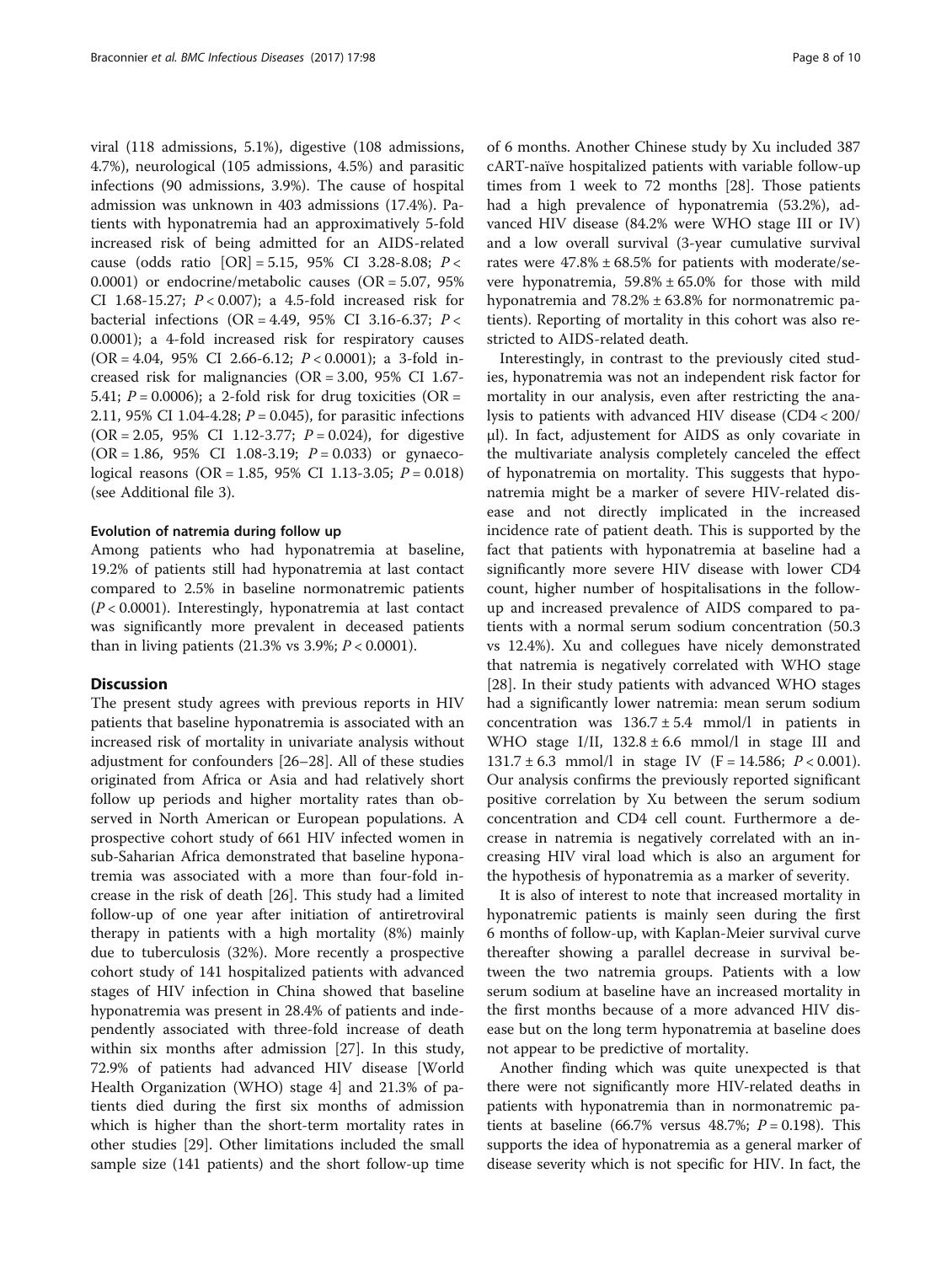<span id="page-8-0"></span>proportion of hyponatremia at last contact was much higher in deceased patients than in living patients (21.3% vs 3.9%;  $P < 0.0001$ ). The idea that hyponatremia does not contribute directly to mortality but is merely a surrogate marker for the severity of the underlying disease is also supported by studies in patients with advanced heart failure [[30\]](#page-9-0) and liver cirrhosis [[31](#page-9-0)]. Although hyponatremia has been associated with mortality in various settings, there is an active debate in the literature whether hyponatremia contributes directly to mortality and if so, how this effect would be mediated. Until now no study has convincingly shown this direct contribution to mortality and it also remains unclear whether correcting hyponatremia improves outcomes [[32](#page-9-0)].

Our study has limitations. First, we were not able to exclude pseudohyponatremia which is a laboratory artefact that occurs when abnormally high concentrations of lipids or proteins such as gammaglobulins in the blood interfere with the accurate measurement of sodium [\[33](#page-9-0)]. As hypergammaglobulinemia is a frequent occurrence in HIV patients, pseudohyponatremia might be an important and likely underdiagnosed phenomenon in this patient population [\[34\]](#page-9-0). Pseudohyponatremia can be ruled out by the measurement of a normal serum osmolality which was not done routinely in our study population. A second limitation is that the demographic characteristics of the study population and the prevalence of hyponatremia changed over time. However, mortality rates remained stable during the entire study period without significant interaction with time, so respect of proportionality in time can be assumed. Furthermore, to adress the issue of differences in follow-up time we calculated incidence rates to take into account the time at risk. Finally, the study suffered from a large proportion of patients lost to follow-up (incidence of 8.24 per 100 person-years of follow-up) which is higher than the 3.72 per 100 person-years of loss to follow-up reported from an international observational study [\[35](#page-9-0)]. However, there was considerable variation in loss to follow-up among the different countries that participated in the EuroSIDA study, varying from 0.67 to 13.35. The loss of follow-up in our cohort is probably mainly explained by sociodemographic factors as patients lost to follow-up were significantly younger, more frequently hetero-sexual and of African ethnicity (61%).

This might be a source of selection bias as patients lost to follow-up may be less healthy and therefore more likely to die leading to an underestimation of the study outcome. However, patients who dropped out had no significant clinical differences regarding the prevalence of baseline hyponatremia, CD4 count and AIDS. In addition the proportion of patients lost to follow-up did not differ among those with and without baseline hyponatremia.

## Conclusion

In conclusion, this study shows that hyponatremia is a marker of the severity of HIV-disease but not an independent risk factor for mortality as suggested by previous publications. Hyponatremic HIV patients had a lower CD4 cell count, a higher prevalence of AIDS and were more frequently hospitalized at first contact compared to normonatremic patients. Furthermore, during the follow-up period patients with hyponatremia had a shorter median time to a first hospitalization and an increased incident hospitalization and mortality rate. HIVpatients with a low serum sodium at baseline might benefit from a close follow-up to improve outcomes.

## Additional files

[Additional file 1:](dx.doi.org/10.1186/s12879-017-2191-5) Main characteristics of patients lost to follow-up. Clinical and socio-demographic factors in patients lost to follow-up compared with patients not lost to follow-up.  $\frac{1}{2}$  mean  $\pm$  standard deviation; <sup>2</sup>median (interquartile range); <sup>3</sup>excluding patients hospitalized at first contact. (DOCX 92 kb)

[Additional file 2:](dx.doi.org/10.1186/s12879-017-2191-5) Risk factors for mortality of patients with CD4 < 200/µl in univariate/multivariate Cox's proportional hazard models. Association of hyponatremia with mortality in a restricted population of patients who had advanced HIV disease with a CD4 count < 200/μl. (DOCX 52 kb)

[Additional file 3:](dx.doi.org/10.1186/s12879-017-2191-5) Causes of hospital admission in hyponatremic and normonatremic patients. Causes of hospital admission taking only into account the first admission per patient. (DOCX 68 kb)

#### Abbreviations

AIDS: Acquired immunodeficiency syndrome; ARC: AIDS-related complex; cART: Combined antiretroviral therapy; CI: Confidence interval; HIV: Human immunodeficiency virus; IQR: Interquartile range; vs: Versus; WHO: World Health Organization

#### Acknowledgements

We thank Evi Nagler MD PhD for critical reading of the manuscript and many helpful comments and suggestions.

#### Funding

#### None.

#### Availability of data and materials

All raw data are available by request to Delforge Marc (marc\_delforge@stpierrebru.be).

#### Authors' contributions

PB has participated in the development of the research question and the study protocol, data collection, interpretation of the results and in the writing of the paper. MD has participated in data collection, data analysis and interpretation of the results. MG has participated in the data collection and interpretation of the results. KMW has participated in the development of the research question, setting up the study protocol, data analysis, interpretation of the results and writing of the paper. SDW has participated in the development of the research question, setting up the study protocol, interpretation of the results and writing of the paper. All authors read and approved the final manuscript.

#### Competing interests

The authors declare that they have no competing interests.

#### Consent for publication

Not applicable.